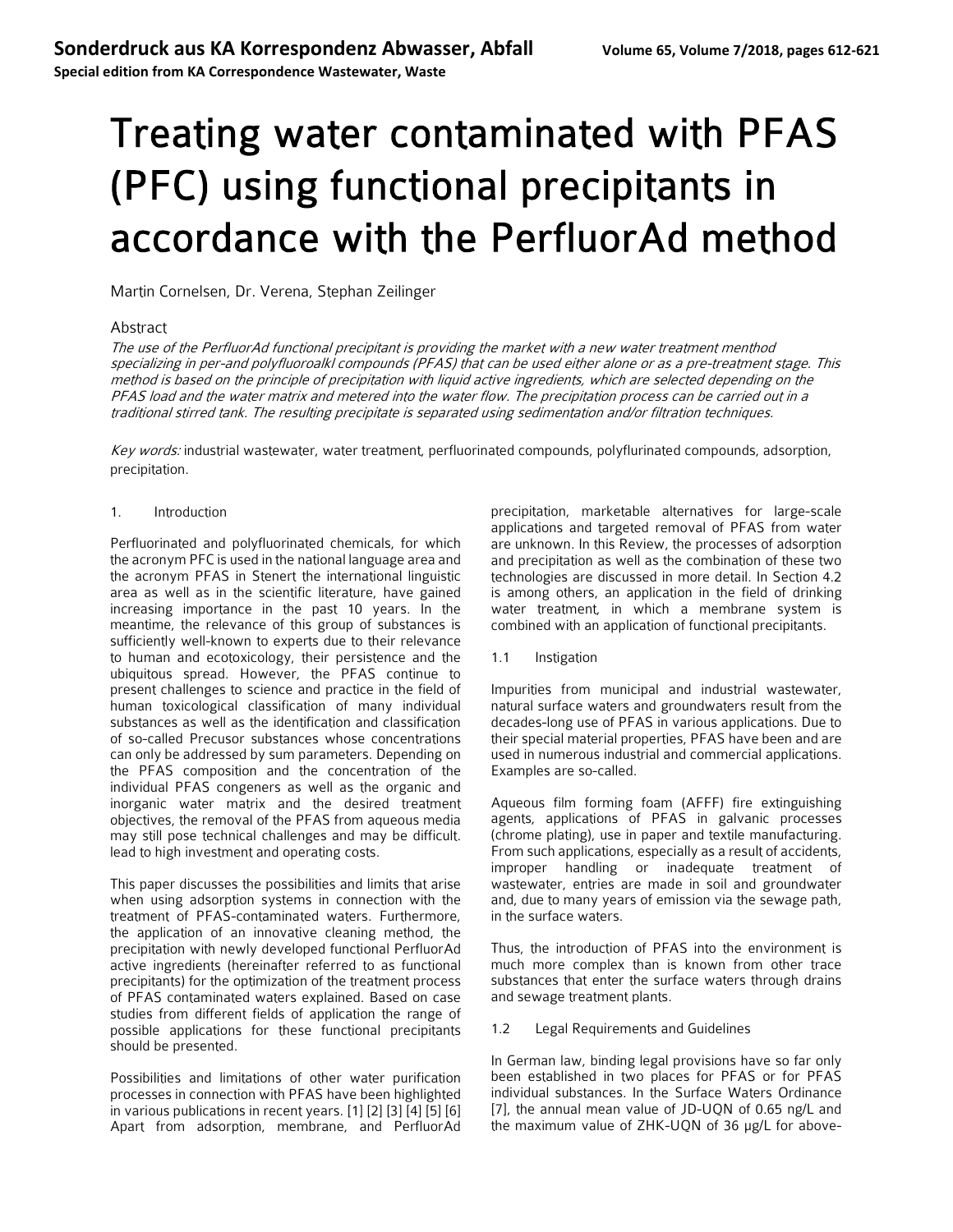ground waters - without transitional waters - has been established for the individual substance perfluorooctanesulfonic acid (PFOS), which is relevant for human toxicity. Furthermore, the Fertilizer Regulation [8] defines a limit of 0.1 mg / kg for the sum of perfluorooctanoic acid (PFOA) and perfluorooctane sulfonic acid (PFOS) as a minor component in fertilizers.

Regulations, e.g. have not yet been published in laws or<br>regulations, but only in decrees, guidelines, only in decrees, guidelines,<br>etc. by individual authorities, communications, commissions or consortia on provisions for drinking water and groundwater remediation or treatment. In addition, regulations of individual federal states differ in the selection and classification of the PFAS congeners, in the values assigned to the congeners, in the system used, etc. By way of example only, some publications will be referred to below, e.g. to the recommendation of the Federal Environmental Agency (01/2017) "Update of the preliminary evaluation of per- and polyfluorinated chemicals (PFC) in drinking water" [9], the decree of the Ministry of Environment, Climate and Energy Baden-Württemberg (06/2015) "Preliminary JRC Values PFC for Groundwater and Leachate from Harmful Soil Changes and Contaminated Sites" [10] and the Guidelines of the Bavarian State Office for the Environment (04/2017) "for the Preliminary Assessment of PFC Impurities in Water and Soil". [11]

The classifications of the currently analytically quantifiable PFAS congeners follow the trend that, based on the current state of knowledge, the longer-chain PFAS substances are assigned a higher toxicological relevance than the shorter-chain compounds. The shorter chain compounds have been given higher tolerance values in the recent past. Nevertheless, the Federal Environment Agency considers that the short-chain PFAS compounds (the so-called C4 to C6 structures) also have particularly worrying properties, such as longevity and mobility in soil and water. Furthermore, these structures may also be attributed toxic as well as accumulating effects in organisms. [12]

Since the discussion on the classification and target values for the PFAS substance group - including the short-chain congeners and the precursor substances that cannot yet be analytically determined as individual substances - has not yet been completed, but the "target value discussion" will continue with increasing knowledge, one appears Align water treatment technology to those structures that currently have less knowledge.

#### 2. Water Treatment Process

#### 2.1 Adsorption in a Fixed Bed

As currently most commonly used for the purification of PFAS contaminated water adsorption on activated carbon or ion exchanger in a fixed bed applies. [5] [6] Meanwhile, the limits of adsorption for this group of substances are well known. In particular, the polar short-chain PFAS congeners, such as perfluorobutanesulfonic acid (PFBS), perfluoropentanesulfonic acid (PFPeS) and in particular the short-chain perfluorocarboxylates perfluorobutanoic acid (PFBA) and perfluoropentanoic acid (PFPA) can be

classified as having very limited adsorbability. In recent studies [13] it was pointed out that in addition polyfluorinated precursor compounds, which can not yet be analytically detected as individual substances, can also be present in groundwater, which is used for drinking water. Furthermore, it can not be ruled out that such substances break through even earlier than the analytically detectable short-chain perfluorocarboxylic acids.

When using adsorbents, the water matrix can have a significant impact on the efficiency of the adsorption process. In this regard, in particular, competition effects due to an adsorbable organic background load of the water are mentioned.

Against the background of a possible presence of precursor substances and at low target values for the analytically detectable PFASs, the operation of a fixed bed adsorption demands high standards. The adsorbent requirement and thus also the operating costs of the treatment process can be very high as a result.

#### 2.2 Use of Functional Percipitants

When using PFAS water purification technologies, it is important to apply procedures that are capable of ensuring low PFAS target values while still providing economically viable operating costs.

As it has repeatedly been observed in numerous applications over the past 10 years that PFAS contaminations of water from the use of fixed-bed adsorbers as well as the use of powder adsorbents often result in neither satisfactory cleaning results nor economically acceptable costs, Cornelsen Umwelttechnologie GmbH, Essen, in cooperation with the Fraunhofer Institute UMSICHT, Oberhausen, has developed functional precipitants specialized in PFAS. These precipitants are added to the PFAS-contaminated water as a liquid agent, causing precipitation of the dissolved PFAS compounds. The addition of the functional precipitant occurs in the flowing water stream, i. it is fed into a container or within a tube. After introduction of the active ingredient, depending on the contaminant inventory and the water matrix, the formation of microfloccs takes place, which contain significant amounts of the previously dissolved PFAS molecules in undissolved form. These are separated from the water phase by conventional methods of solid-liquid separation, such as sedimentation and / or filtration, dehydrated and fed to a proper disposal. If necessary, powdered coal is added simultaneously or subsequently to the water pretreated with the functional precipitant, or the water is finally purified in a subsequent fixed bed adsorber (Figure 1).

The use of functional precipitants has some advantages that are important in removing difficult to adsorb PFAS compounds: Due to the fact that the active ingredients have been tailored to PFAS as specialized precipitants, there is hardly any negative influence from other organic water constituents.

A significant negative influence of the PFAS cleaning process, as it must be assumed at higher dissolved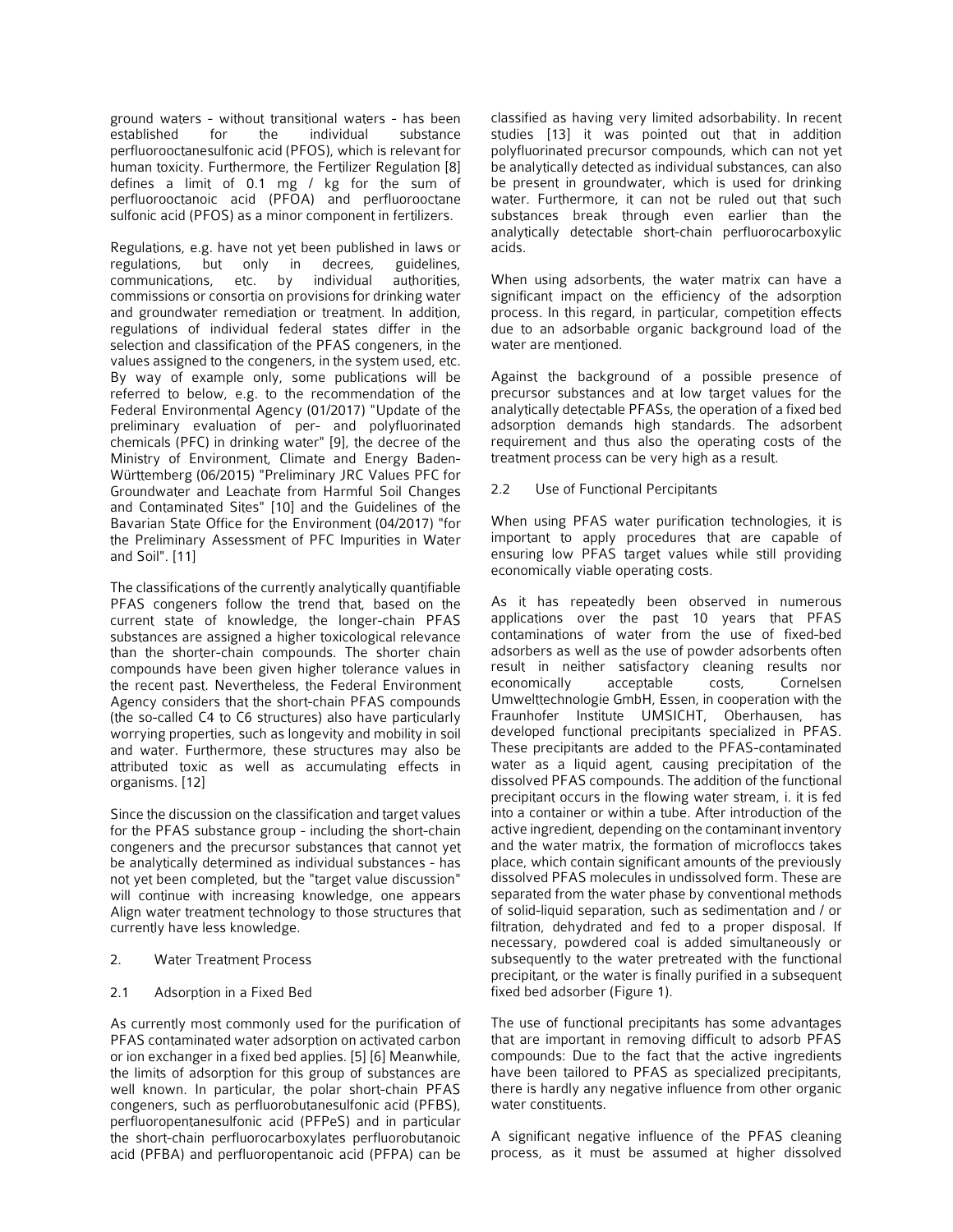

organic carbon (DOC) concentrations in a classical adsorption, has not been observed so far.

The precipitation process in the stirred reactor is not a "static system", because this process can - in contrast to an adsorption in a fixed bed - be actively influenced at any time. Depending on the current flow rate, the PFAS concentration, the concentration of other impurities, etc., the functional precipitant can be varied and also its dosage can be adjusted to the respective boundary conditions.

It is therefore a flexible process, changing water conditions - as e.g. in the case of groundwater remediation measures, in the treatment of PFAScontaminated extinguishing waters or other complex polluted wastewater - can be adapted at any time by modifying influencing variables. The apparatus technology required for the use of functional precipitants can be described as simple and at the same time robust and also offers the possibility of being able to use further active substances, for example in to modify the pH or conventional flocculants and flocculants, defoamers or powdered absorbents use.

The functional precipitants are a group of active substances from which the most suitable active substance or combination of active substances is selected, depending on the concentration of the individual PFAS substances and the target values targeted for the individual substances and on the pending water matrix. The active substances are biodegradable and not hazardous to water and thus follow the principle of sustainability.

The use of functional precipitants for the (pre-) treatment of PFAS-contaminated waters can significantly reduce the use of active ingredients. This applies not only to the consumption of the activated carbon required only for the final treatment, but also as a general rule, very low dosing required of the functional precipitant. The low use of active ingredients is not only ecologically and economically reasonable, but also optimizes the PFAS-contaminated residue quantities that are required for disposal.

3. Possibilities, limits and optimization potential for water purification processes

All of the results presented below are from tests carried out at Cornelsen Umwelttechnologie GmbH in Essen and on experimental plants. The PFAS concentrations were determined according to DIN 38407-F42: 2011-03 by a DAkkS accredited laboratory.

3.1 Breakthrough behavior and runtimes of adsorber plants

The breakthrough behavior of adsorber plants is influenced by several factors. The composition of the PFAS contamination of the water as well as the concentration of each congener are very important influencing factors. The background organic load of the water is also an extremely important influencing variable, at least when using activated carbons, which at higher contents can lead to complete inefficiency of the adsorption process with respect to the removal of individual PFAS components. The adsorber material as such is also of particular importance, since it has repeatedly been observed in the case of the difficultly adsorbable PFASs that there is not "a suitable activated carbon product" but that a project-specific identification of the presumably optimum adsorber material is to be recommended.

The desired treatment goal also has an influence on the achievable running times of the activated carbon adsorbers and thus on the cost development of the treatment process. In the figures 2a, 2b, 3a, 3b, 4a and 4b, breakthrough curves of activated carbon adsorbers are shown in various diagrams. Furthermore, it is shown how the breakthrough behavior of the activated carbon can change, provided that a pretreatment of the water is carried out with functional precipitants. The example is a groundwater, which is burdened on average with > 35 μg/L total PFAS. The DOC content of this water is still inconspicuous with <3 mg/L. The illustrations refer to a consideration after each 2.0 m height of dumping.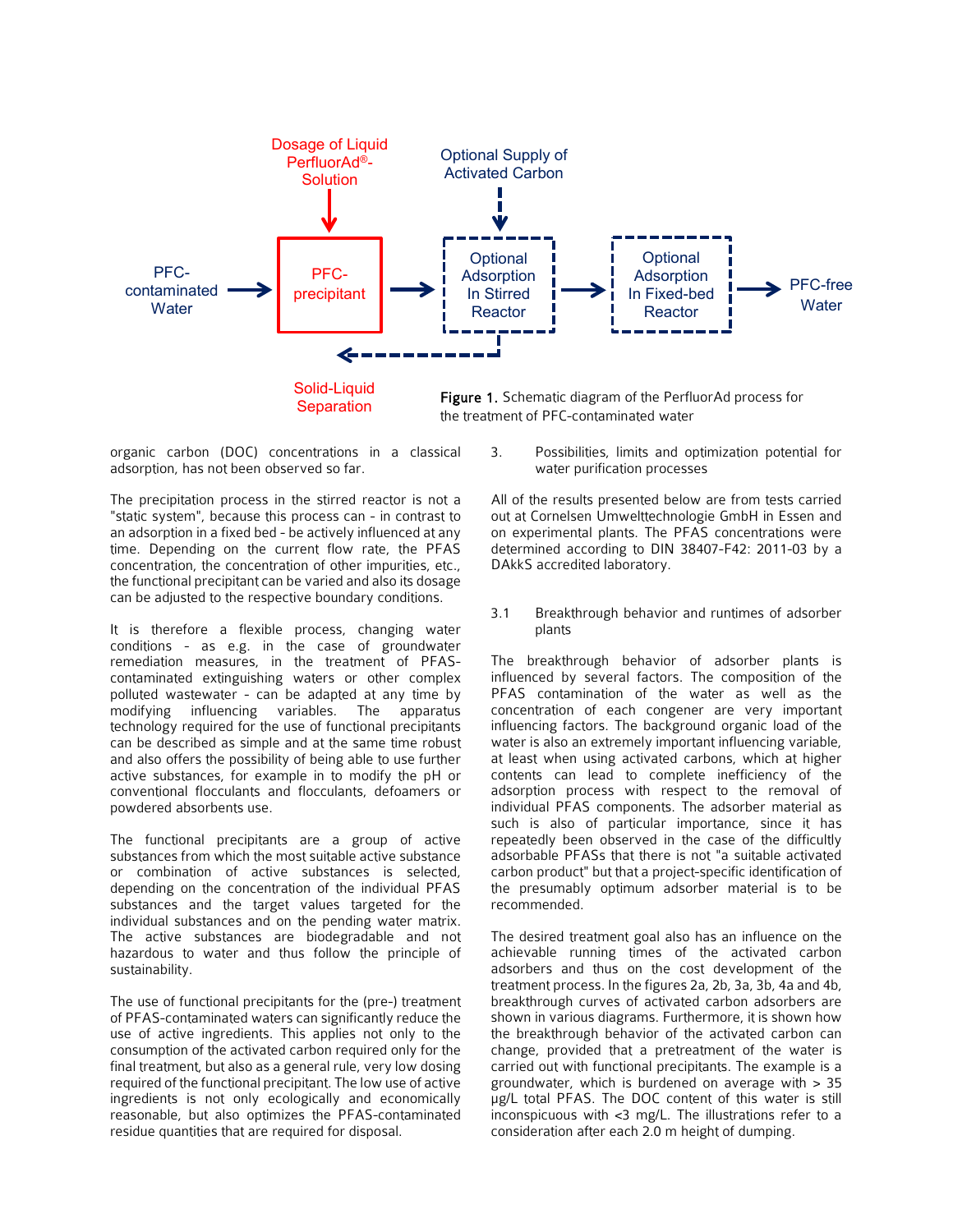

Figure 2a. Breakthrough behavior of activated carbon filters after 2 m bed height with and without PerfluorAd pre-treatment at a mean raw water concentration of 35,300 ng/L. Total PFAS.



Figure 3a. Breakthrough behavior of activated carbon filters after 2 m bed height with and without PerfluorAd pre-treatment at a mean raw water concentration of 11,000 ng/L PFOS.

Figures 2a and 2b show the breakthrough behavior of the activated carbon filter after 2 m bed height for the sum of currently analyzable PFAS compounds. In Figure 2b, the sum of PFAS of 1.0 µg/L used in North Rhine-Westphalia/Germany for sewage discharges as an orientation value was assumed as the evaluation criterion. When using this evaluation criterion, the activated carbon filter without pretreatment only achieves a specific throughput of less than 2,500 BV [bed volume in  $m<sup>3</sup>$ Water/m³Ads.]. The activated carbon filter behind a pretreatment with the functional precipitant PerfluorAd, however, reaches up to this point run times of well over 15,000 BV.

In Figures 3a and 3b, the same breakthrough is shown, but here shown for PFOS and a breakthrough score of 0.23 μg/L. This criterion is achieved when using activated carbon at less than 5,000 BV only. For the activated carbon filter after precipitation with PerfluorAd, run times of more than 15,000 BV are also achieved for this evaluation criterion.

In the figures 4a and 4b, the breakdown behavior for the sum of PFOS, PFOA and PFHxS applied, which was used in the past for groundwater remediation with 0.3 μg / L as an introduction criterion. The activated carbon filter



Figure 2b. Breakthrough behavior of activated carbon filters after 2 m bed height with and without PerfluorAd pre-treatment at a mean raw water concentration of 35,300 ng/L Total PFAS; with representation of the breakthrough criterion 1.000 ng/L sum PFAS.



Figure 3b. Breakthrough behavior of activated carbon filters after 2 m bed height with and without PerfluorAd pre-treatment at a mean raw water concentration of 11,000 ng/L PFOS; showing the breakdown criterion 230 ng/L PFOS.

without pretreatment achieves this criterion after about 2,500 BV, whereas the activated carbon reaches a specific throughput of more than 11,000 BV after pretreatment with PerfluorAd®.

It can thus be stated that, depending on the pending boundary conditions and the desired treatment target, pretreatment by means of functional precipitants can lead to a significant increase in the specific throughput and thus to a significant increase in the service life of the adsorbtion type plants.

3.2 Filter Regime

The knowledge of so-called displacement effects in adsorption type plants is well-established in water purification technology, yet in practice there are rarely such significant effects as can be seen with the difficult adsorbable PFAS compounds.

In Figures 5, 6 and 7, the previously used example is continued and the breakdown behavior for the PFAS congeners PFBA (Fig. 5), PFPeA (Fig. 6) and PFHxA (Fig. 7) is plotted. A horizontal red line represents in each case the average raw water concentration of the congeners mentioned above. It can be seen that these compounds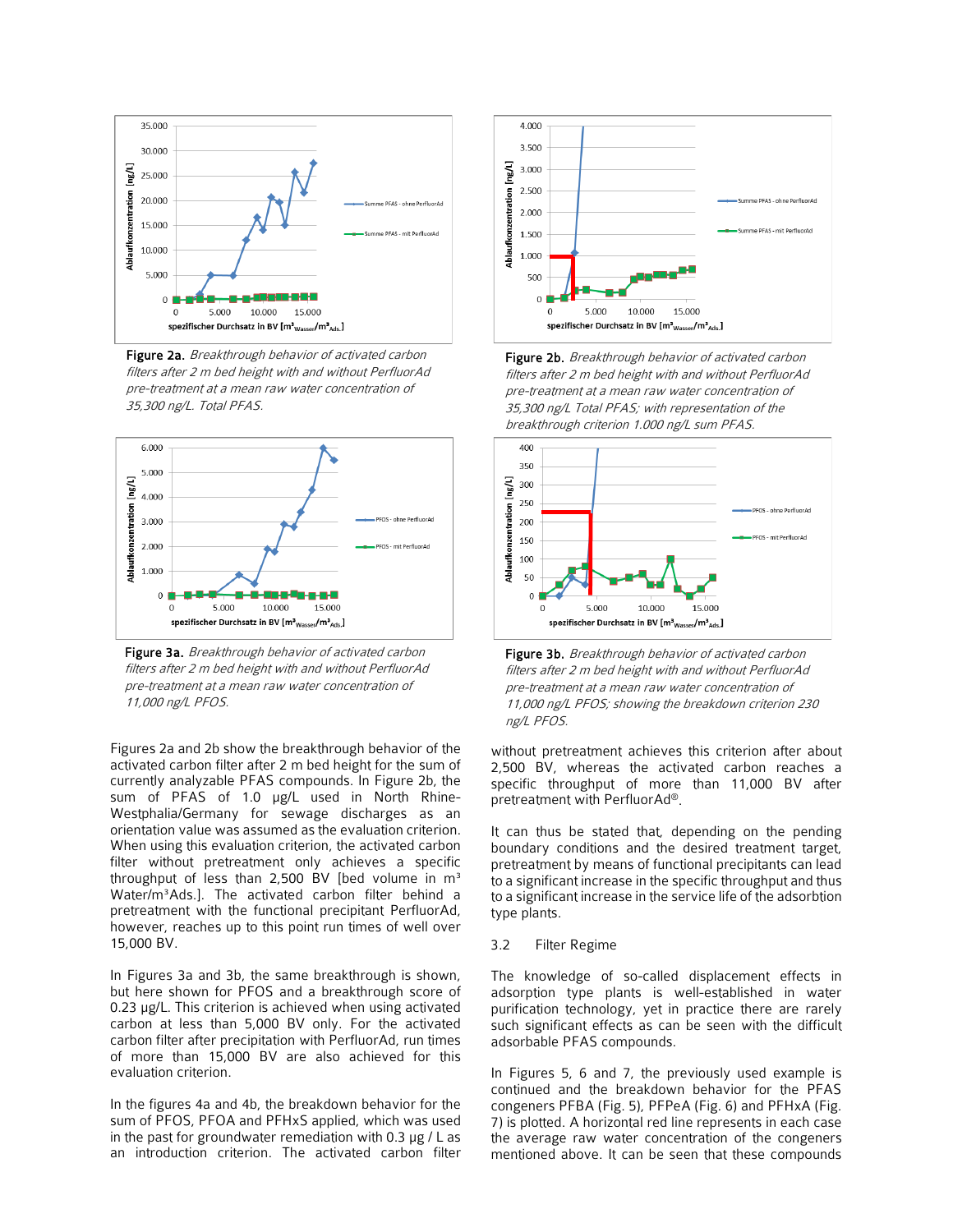

Figure 4a. Breakthrough behavior of activated carbon filters after 2 m bed height with and without PerfluorAd pre-treatment at a mean raw water concentration of 23,000 ng/L Total PFOS, PFOA, PFHxS.



Figure 5. Breakthrough performance of activated carbon filters after 2 m bed height with and without PerfluorAd pre-treatment at a mean raw water concentration of 1100 ng/L PFBA (represented by the red line)

are discharged from the activated carbon filter after a certain filter run time with a not insignificant concentration overshoot - and if they are present in practice - are transferred to the subsequent filter. These heavy adsorbable congeners can lead to a preload of the filter and its achievable life under these circumstances is noticeably restricted. It is therefore necessary to operate a filter management oriented to the breakdown behavior of the critical individual connections.

In a pre-purification of the water with PerfluorAd as a functional precipitant, the risks of an early breakthrough and a pollutant discharge, which rises above the feed concentration, significantly reduced, or - as shown in the examples above - even completely excluded.

4. Application examples for the use of functional precipitants

After more than 10 years ago it became apparent that the exclusive use of activated carbon adsorption in complex groundwater damage cases can lead to short filter runtimes and high operating costs, the functional precipitants shown here have been developed for these applications (see also Figures 2 to 7). However, the PFAS



Figure 4b. Breakthrough behavior of activated carbon filters after 2 m bed height with and without PerfluorAd pre-treatment at a mean raw water concentration of 23,000 ng / L Total PFOS, PFOA, PFHxS; with representation of the breakthrough criterion 300 ng / L sum PFOS, PFOA, PFHxS.









issue has long ceased to be confined to groundwater damage cases, but is now used in a large number of projects, such as the cleaning of industrial/commercial wastewater, PFAS contaminated fire water, temporary measures such as construction water retention, groundwater sampling, well drilling and cleaning up to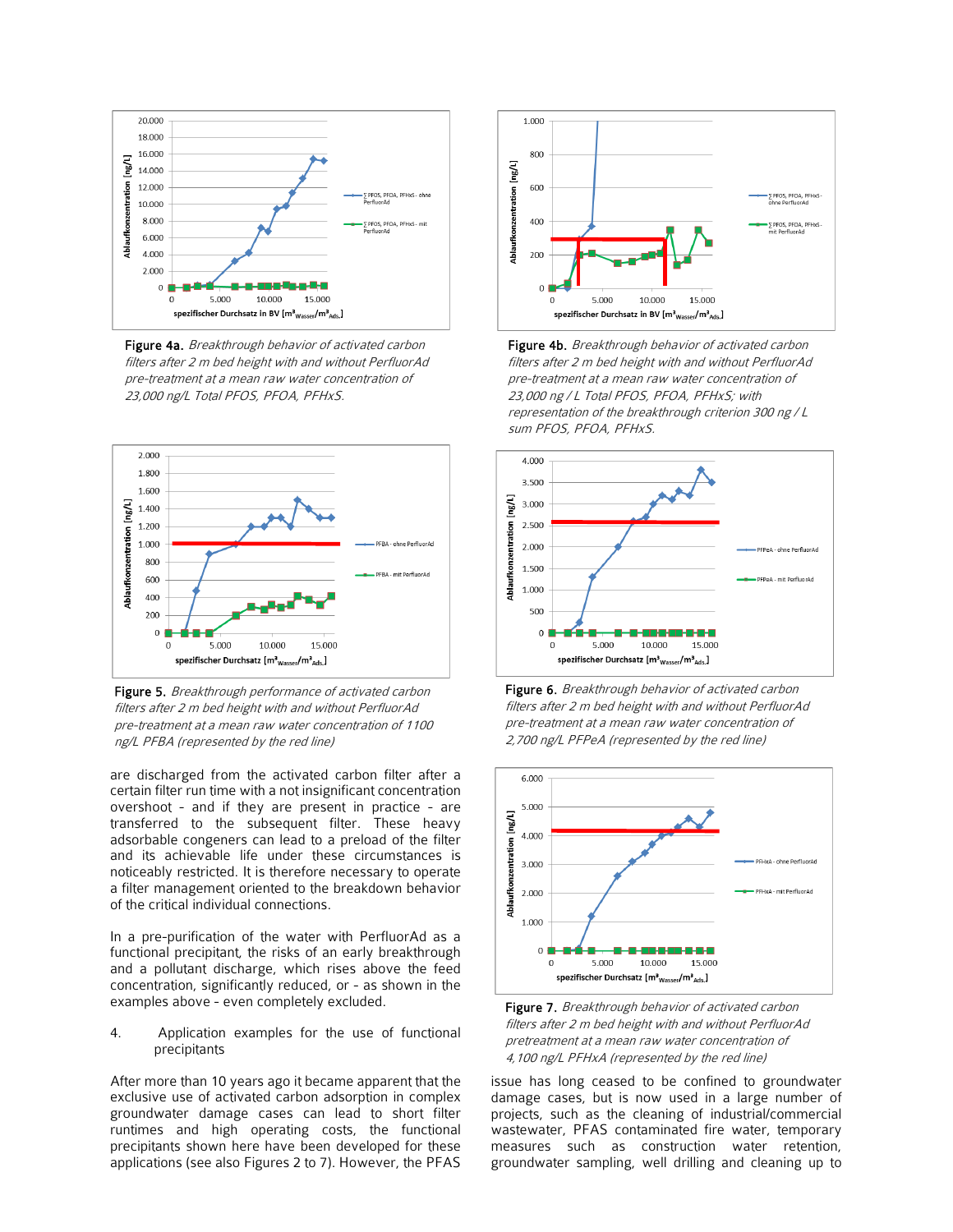

Figure 8. Mobile PerfluorAd system - built into 20 'containers - for temporary use for the treatment of PFAS contaminated water

applications in the field of drinking water treatment, namely the retreatment of retentate from RO systems.

The use of functional precipitants can be used both as a mobile plant solution, in the context of temporary missions, applied (Figure 8) as well as in the form of stationary solutions permanently used. Examples are given below by way of example in which an exclusive use of adsorber plants has clear limits or can be completely ruled out for cost reasons. It should be noted that the dosing quantities of the liquid agent added depends on the PFAS concentrations found in the treated waters.



Figure 9a. Residual Concentrations Total PFAS after treatment of two extinguishing waters with different amounts of PerfluorAd active substance.



Figure 10a. Residual Concentrations Total PFAS after treatment of two extinguishing waters with different amounts of PerfluorAd active substance.

4.1 Treatment of complex contaminated fire water barrels with different PFAS inventory

Fire-fighting waters usually have a very complex water matrix as a result of the fire event and the use of potentially differently composed extinguishing agents. They are not to be cleaned with the use of adsorber alone or only at a considerable cost. In contrast, they can be treated inexpensively and in an environmentally friendly manner with the unobtrusive system technology for a precipitation reaction. In Figures 9a and 9b shows the cleaning of two different firing barrels with functional precipitants. At starting concentrations of about 0.4 and 2.3 mg/L total PFAS elimination rates of> 80% can be achieved even with a moderate organic background load of >1.0 g/L DOC even with moderate dosing amounts. If a post-treatment would have to take place, the upstream precipitation would lead to a significant underconsumption of activated carbon. Depending on the regulatory approval and the possibly existing on-site plant technical inventory, it is conceivable at high efficiencies that no further treatment by adsorption would have to take place.

4.2 Retentate supplement treatment in membrane processes for drinking water treatment

Against the background of the stringent regulation for PFOS with regard to the environmental quality standards for surface waters, an introduction of weakly PFOS contaminated water streams is already hardly possible



Figure 9b. Elimination rates for sum PFAS after treatment of two firing barrels with different PerfluorAd active substance amounts.



Figure 10b. Elimination rates for individual PFAS substances after treatment of a RO concentrate with different PerfluorAd active substance amounts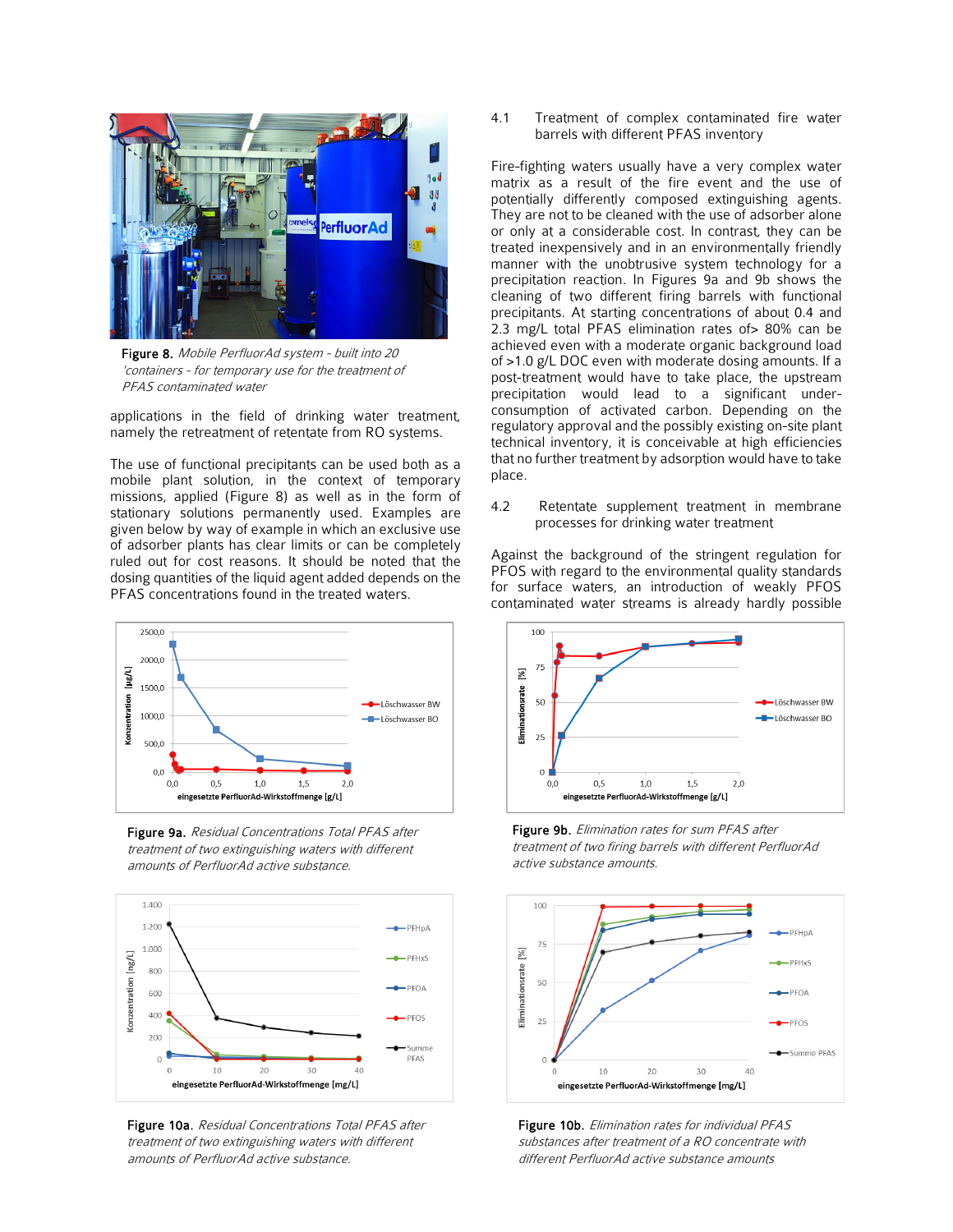today. As an example of the purification of PFAScontaminated waters by means of functional precipitants, the following is the treatment of a retentate from a reverse osmosis (RO) plant, which is used for drinking water production.

The retentate shows a total PFAS load of about 1,200 ng/L. The individual parameter PFOS, which is critical for the discharge into the surface water, has a share of 415 ng/L.

In Figures 10 a and 10b shows that even with the use of small amounts of functional precipitants (between 10 to 40 mg/L) high elimination rates can be achieved. For PFOS, starting at 415 ng/L PFOS, PFZ achieves purification efficiencies of <1 ng/L with these small amounts of active ingredient, and thus even falls below the strict specification of surface water ordinance for the annual mean value.

In the drinking water sector, there is public interest in the costs of water treatment due to the fees. Thus, a consideration of the running costs or the investment costs for a retentate supplementary treatment with the functional precipitating agent offers here. However, this can only be an estimate for the specific, individual case described above.

On the basis of an active substance use of functional precipitants for retentate supplement treatment amounting to 10 mg/L, delivery costs for this equipment of approx.  $0.065$  Euro/m<sup>3</sup> of treated retentate are calculated. In addition, there are the costs listed below for sludge disposal. Cost of capital, personnel and energy are not included. On the basis of the assumption, which is very unfavorable for a residual substance determination, that the amount of functional precipitant used as liquid active ingredient is completely present as solid after the water treatment process, a maximum of 10 mg/L residue (100% dry matter) would be expected at 10 mg/L feed. Depending on the technology used for the precipitation process for solid-liquid separation (for example sedimentation, sand filtration, bag filtration, membrane processes or the like), the dry matter (TS) content of the resulting residue can be different. Based on the use of conventional sand filtration, a TS content of between 3 and 6% is to be expected in the backwash water. Through devices for sludge thickening including the return of the clear water supernatant of the TS content of the residue phase can be further reduced without major investment outlay. Any residue loaded with PFAS should be disposed of or processed to ensure a temperature level of ≥1,100 °C. On the basis of a dosage of 10 mg/L, specific costs for

the disposal of PFAS-loaded media in high-temperature incinerators are estimated to be 350.00 Euro/ton, after the sludge thickening reached TS content of 20%, calculated in the use of functional Precipitant-specific costs for the disposal of residues amounting to approximately 0.018 Euro/m³ treated water. In the case of higher PFAS concentrations and high matrix effects, an increased use of active ingredients and, consequently, a higher sludge accumulation are to be expected.

For plant engineering equipment, there are costs for the additional metering station to be arranged and the required stirred reactor in which the functional precipitant is introduced and the adduct of precipitant and PFAS forms as a microflake. These are dependent on the project-specific conditions and in particular on the throughput of the system. Due to low residence times in the stirred reactor, often 5 to max. 10 min., I.d.R. be arranged only small containers, so that often result in additional investment costs of less than 50,000 euros from a supplementary arrangement of the technology required for the precipitation technology.

#### 5. Summary and Outlook

With the use of the PerfluorAd functional precipitant, a new PFAS-specific water purification process is provided to the market, either in its sole application or as a prepurification stage - e.g. before a conventional fixed bed adsorption - can be used.

The method is based on the principle of precipitation with liquid active substances (functional precipitants), which are selected depending on the upcoming PFAS load and the water matrix and dosed into the water flow. The precipitation process can be carried out in a classic stirred tank. The resulting precipitation products (microflocs) are separated by conventional sedimentation and/or filtration systems.

In contrast to fixed-bed adsorption, especially in complexloaded waters, the process shows advantages due to the low use of active ingredients and the resulting low accumulation of PFAS-contaminated residues. Even with low PFAS raw water pollution, the process can be used for pretreatment or as a sole method to achieve even low target values.

In particular, with regard to the expected in the future in the introduction of PFAS (in particular PFOS) -loaded waters in surface waters strict regulatory practice, the use of functional precipitants can bring technical and especially economic benefits.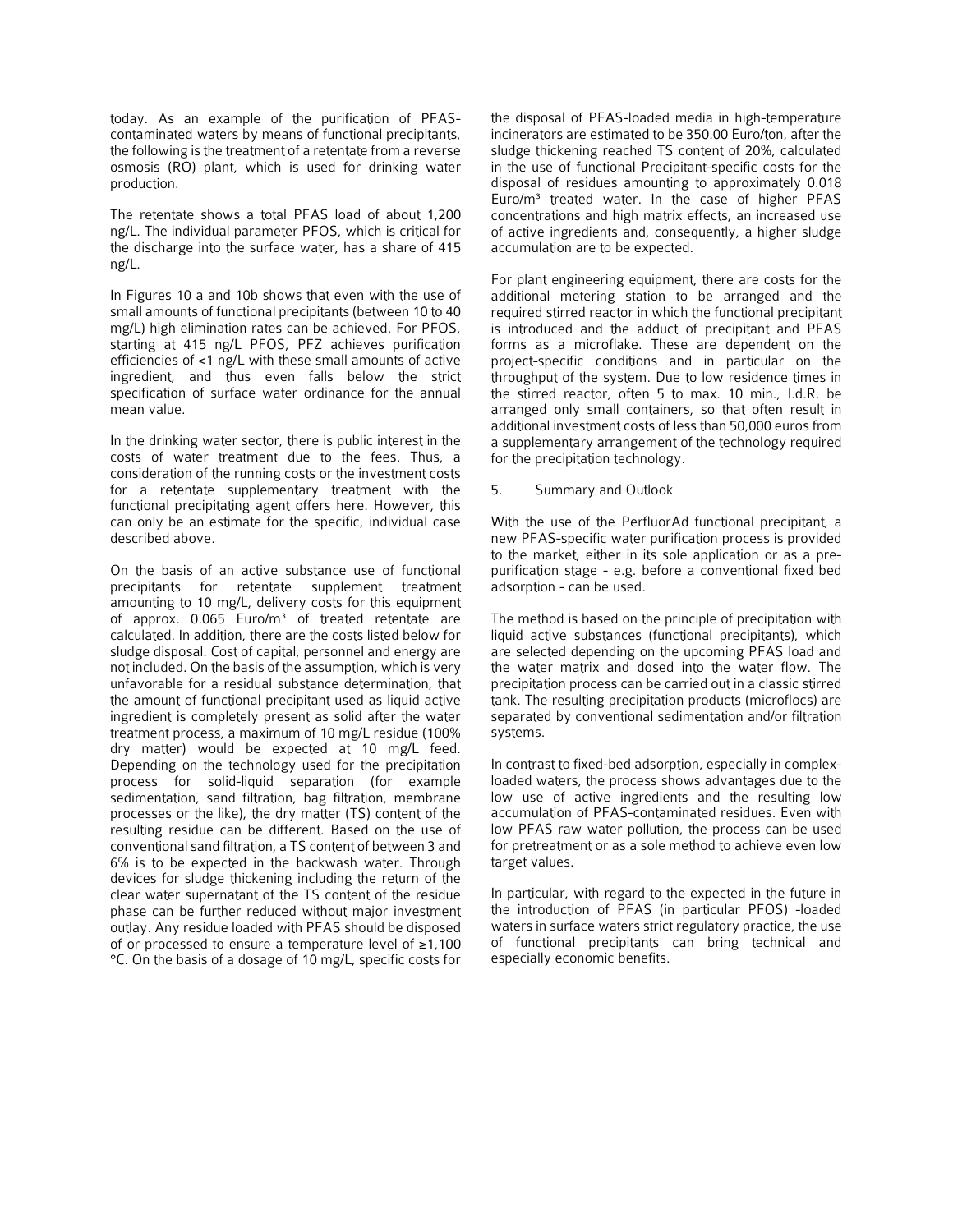## **Literature**

- [1] Schröder, H. Fr. , Gebhardt, W. , Hayashi, D. , Chittka, and, Pinnekamp, J.: Die Elimination perfluorierter Tenside (PFT) bei der Abwasserreinigung unter Einsatz weitergehender physikalisch-chemischer Verfahren, KA Korrespondenz Abwasser, Abfall 57 (2010) Nr. 4, S. 350 - 356
- [2] Cornelsen, M.: Möglichkeiten zur kostenoptimierten Reinigung PFT-kontaminierter Grundwässer Technische Aufbereitungsverfahren und betriebskostenrelevante Randbedingungen, ITVA-Altlastensymposium (2012) S. 114-122
- [3] Fath, A.: Minimierung des PFT Eintrags in die Galvanikabwässer, Abschlussbericht des vom Umweltministerium Baden-Württembergs geförderten Vorhabens BUT 015 (2008)
- [4] Gierig, Ulrich, Melzer: Entwicklung von Aufbereitungsverfahren für PFC-haltige Grundwässer am Beispiel des Flughafens Nürnberg (2015)
- [5] Schmidt, K. , Tiehm, A.: Sanierungsverfahren für PFC-belastete Wässer (2014)
- [6] Wolf, I.: Aktueller Sachstand bei der Sanierung von mit Perfluorierten Tensiden belasteten Standorten, ITVA-Altlastensymposium (2015) S. 41-45
- [7] Verordnung zum Schutz der Oberflächengewässer (Oberflächengewässerverordnung OGewV); 20.06.2016
- [8] Verordnung über das Inverkehrbringen von Düngemitteln, Bodenhilfsstoffen, Kultursubstraten und Pflanzenhilfsmitteln (Düngemittelverordnung - DüMV); 05.12.2012
- [9] Fortschreibung der vorläufigen Bewertung von per- und polyfluorierten Chemikalien (PFC) im Trinkwasser. Empfehlungen des Umweltbundesamtes. Bundesgesundheitsblatt 2017, online publiziert 02.01.2017, Springer-Verlag Berlin Heidelberg 2017
- [10] Vorläufige GFS-Werte PFC für das Grundwasser und Sickerwasser aus schädlichen Bodenveränderungen und Altlasten. Ministerium für Umwelt, Klima und Energiewirtschaft Baden-Württemberg. Stuttgart. 17.06.2015
- [11] Leitlinien zur vorläufigen Bewertung von PFC-Verunreinigungen in Wasser und Boden. Bayerisches Landesamt für Umwelt. Augsburg. April 2017.
- [12] Biegel-Engler, A., Vierke, L., Apel, P., Fetter, E., Staude, Cl.; Mitteilungen des Umweltbundesamtes zu per- und polyfluorierten Chemikalien (PFC) in Trinkwasser. Bundesgesundheitsblatt 2017, online publiziert 16.01.2017, Dessau-Roßlau
- [13] Xiao, X., Ulrich, B., Chen, B., Higgins, Ch.; Sorption of Poly- and Perfluoralkyl Substances (PFASs) Relevant to Aqueous Film-Forming Foam (AFFF)-Impacted Groundwater by Biochars and Activated Carbon. Environmental Science & Technology 2017, 51, 6342-6351.

## Abbreviations

| <b>PFAS</b>             | Per- und polyfluorierte Alkysubstanzen                               |
|-------------------------|----------------------------------------------------------------------|
| <b>PFC</b>              | Per- und polyfluorierte Chemikalien                                  |
| <b>PFT</b>              | Perfluorierte Tenside                                                |
| AFFF-Schaum             | Aqueous Film Forming Foam (wasserfilmbildendes Schaummittel)         |
| <b>PFOS</b>             | Perfluoroktansulfonsäure                                             |
| JD-UON                  | Jahresmittel- bzw. Jahresdurchschnittswert gemäß Umweltqualitätsnorm |
| ZHK-UON                 | Zulässige Höchstkonzentration gemäß Umweltqualitätsnorm              |
| PFOA                    | Perfluoroktansäure                                                   |
| GFS-Wert                | Geringfügigkeitsschwellenwert                                        |
| <b>PFBS</b>             | Perfluorbutansulfonsäure                                             |
| <b>PFPeS</b>            | Perfluorpentansulfonsäure                                            |
| PFBA                    | Perfluorbutansäure                                                   |
| <b>DOC</b>              | Dissolved Organic Carbon (gelöster organischer Kohlenstoff)          |
| BV                      | Bettvolumen [m <sup>3</sup> <sub>Wasser</sub> /m <sup>3</sup> Ads.]  |
| <b>PFH<sub>x</sub>S</b> | Perfluorhexansulfonsäure                                             |